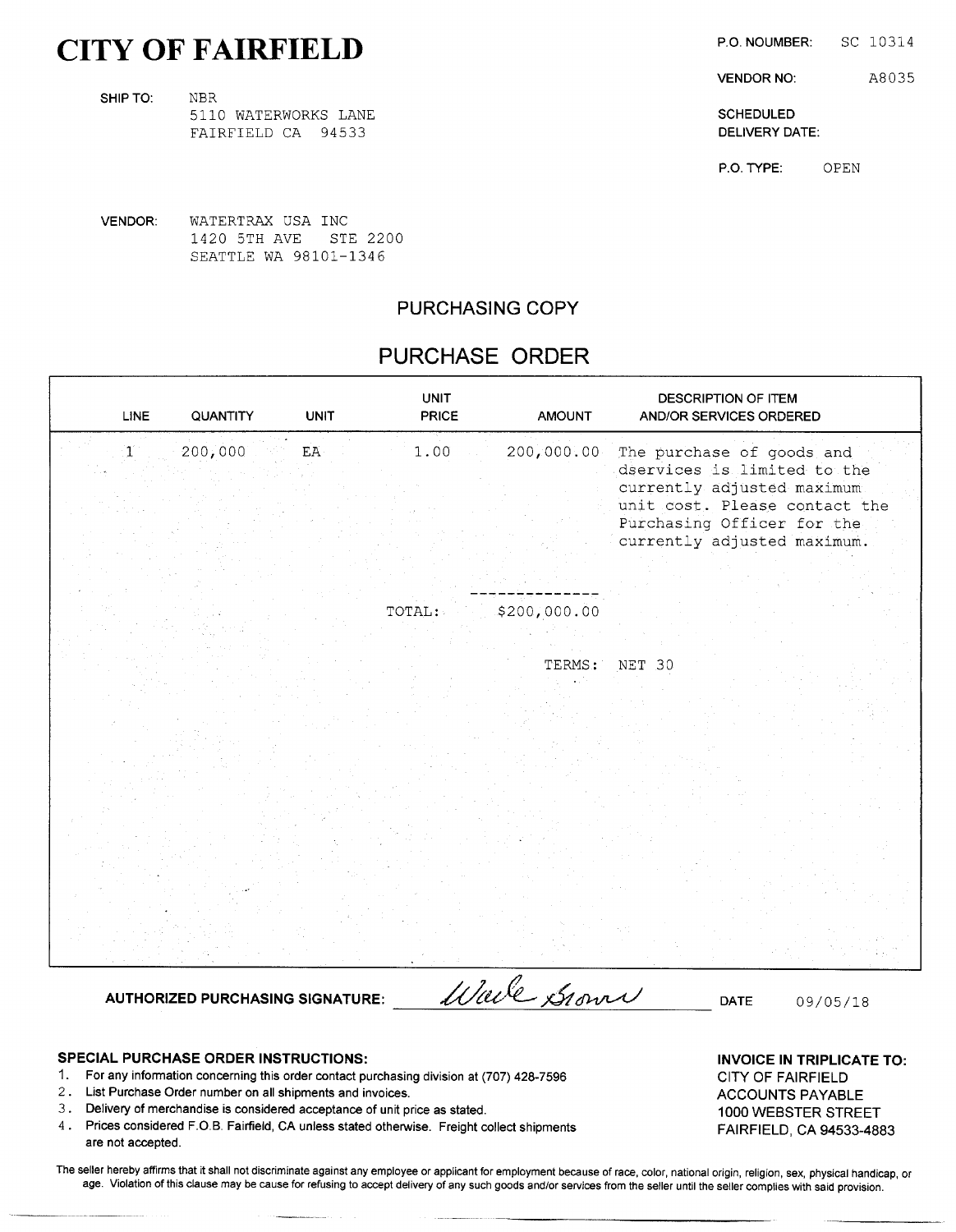# CITY OF FAIRFIELD P.O. NOUMBER: SC 10314

SHIP TO: Engineering Division 1000 Webster Street Schedule SCHEDULED Fairfield CA <sup>94533</sup> DELIVERY DATE:

VENDOR NO: A8035

P.O. TYPE: OPEN

VENDOR: WATERTRAX USA INC 1420 5TH AVE STE 2200 SEATTLE WA 98101-1346

## PURCHASING COPY

# PURCHASE ORDER

| <b>LINE</b>          | QUANTITY | <b>UNIT</b>            | <b>UNIT</b><br><b>PRICE</b> | <b>AMOUNT</b> | <b>DESCRIPTION OF ITEM</b><br>AND/OR SERVICES ORDERED                                                                                                                                |
|----------------------|----------|------------------------|-----------------------------|---------------|--------------------------------------------------------------------------------------------------------------------------------------------------------------------------------------|
| $\mathbf{1}^{\cdot}$ | 200,000  | $\mathbf{E}\mathbf{A}$ | 1.00                        | 200,000.00    | The purchase of goods and<br>dservices is limited to the<br>currently adjusted maximum<br>unit cost. Please contact the<br>Purchasing Officer for the<br>currently adjusted maximum. |
|                      |          |                        |                             |               |                                                                                                                                                                                      |
|                      |          |                        | TOTAL:                      | \$200,000.00  |                                                                                                                                                                                      |
|                      |          |                        |                             | TERMS:        | NET 30                                                                                                                                                                               |
|                      |          |                        |                             |               |                                                                                                                                                                                      |
|                      |          |                        |                             |               |                                                                                                                                                                                      |
|                      |          |                        |                             |               |                                                                                                                                                                                      |

AUTHORIZED PURCHASING SIGNATURE:  $\mathcal{U}/\mathcal{U}/\mathcal{U}$   $\mathcal{A}_{\mathcal{U}}$ 

SPECIAL PURCHASE ORDER INSTRUCTIONS: INVOICE IN TRIPLICATE TO:

1. For any information concerning this order contact purchasing division at (707) 428 -7596 CITY OF FAIRFIELD

2. List Purchase Order number on all shipments and invoices. ACCOUNTS PAYABLE

3. Delivery of merchandise is considered acceptance of unit price as stated. <sup>1000</sup> WEBSTER STREET

<sup>4</sup> Prices considered F.B. O.Fairfield, CA unless stated otherwise. Freight collect shipments FAIRFIELD, CA 94533 -4883 are not accepted.

The seller hereby affirms that it shall not discriminate against any employee or applicant for employment because of race, color, national origin, religion, sex, physical handicap, or age. Violation of this clause may be cause for refusing to accept delivery of any such goods and/or services from the seller until the seller complies with said provision.

 $\boldsymbol{\ell}$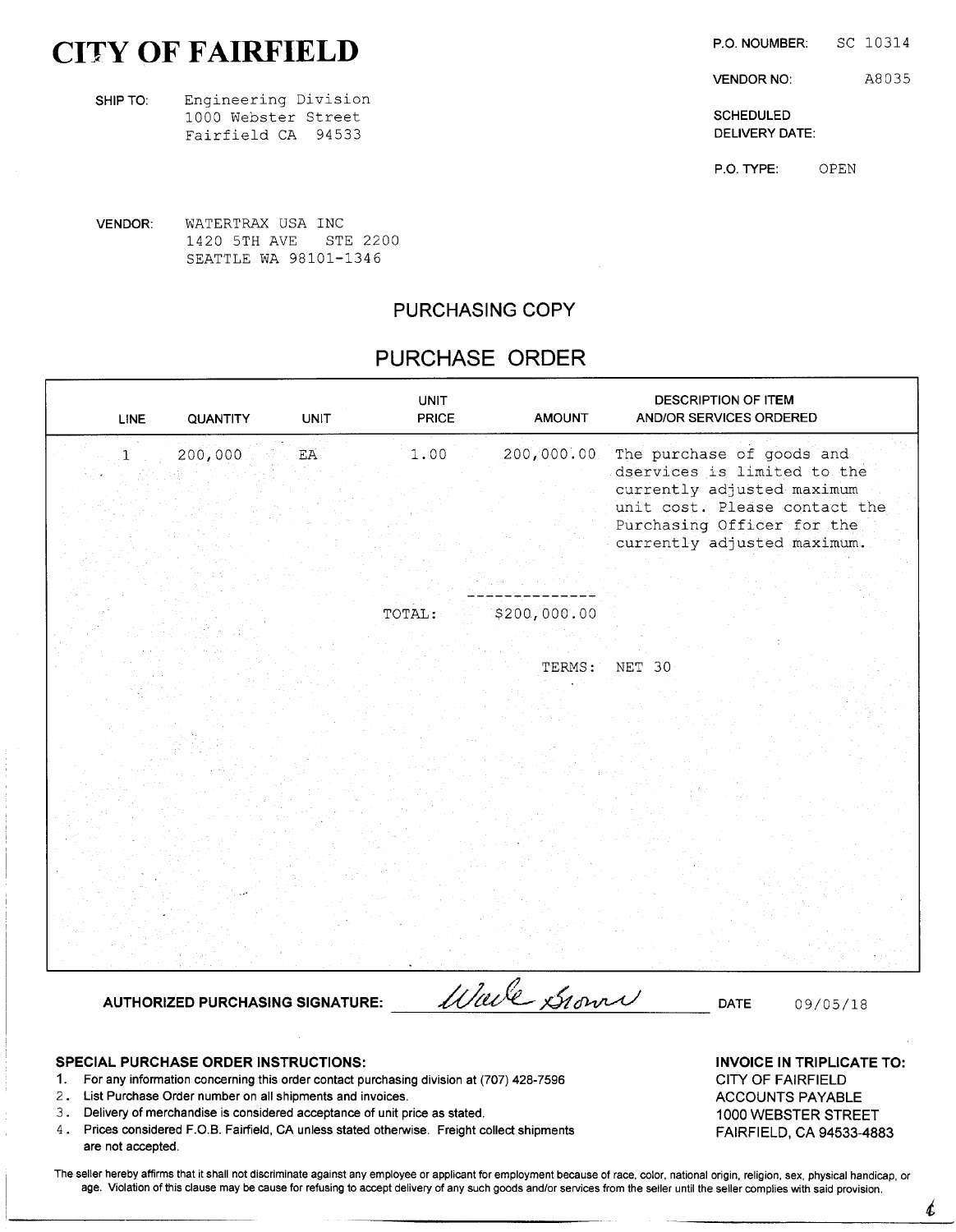CITY OF FAIRFIELD SERVICES AGREEMENT

## THIS AGREEMENT is made at Fairfield, California, as of  $\Box$   $\Box$  2009 by and between the City of Fairfield ("the CITY") and WaterTrax USA, Inc.

## 1. SCOPE OF SERVICE

SERVICE PROVIDER agrees to provide a subscription service for database management of laboratory water quality information as needed for the City of Fairfield's water treatment plants.

## 2. PAYMENTS.

- ari

- a. The total contract price for services rendered by SERVICE PROVIDER under this Agreement shall be on <sup>a</sup> time and materials basis.
- b. Payment shall be made to SERVICE PROVIDER on <sup>a</sup> time and materials basis, and SERVICE PROVIDER shall submit invoices when the installation process is finalized and approved by the site.
- c. Any additional meetings or work required beyond that set forth in specific job estimates shall be mutually agreed to by the CITY and SERVICE PROVIDER, and shall be billed on a time and materials basis to the City of Fairfield.

## 3. INSURANCE

- a. WORKERS' COMPENSATION. During the term of this Agreement, SERVICE PROVIDER shall fully comply with the terms of the 'aw of California concerning workers' compensation. Said compliance shall include, but not be limited to, maintaining in full force and effect one or more policies of insurance insuring against any liability SERVICE PROVIDER may have for workers' compensation. Said policy shall also include employer's liability coverage no less than \$1,000,000 per accident for bodily injury or disease.
- b. GENERAL LIABILITY INSURANCE. SERVICE PROVIDER shall obtain at its sole cost and keep in full force and effect during the term of this agreement commercial general liability insurance in the amount of no less than \$1,000,000 per occurrence for bodily injury, personal injury, products and cornpleted operations, and property damage. Said insurance shall provide (1) that the CITY, its officers, agents, employees and volunteers shall be named as additional insureds under the policy, and (2) that the policy shall operate as primary insurance, and (3) that no other insurance effected by the CITY or other narned insureds will be called upon to cover <sup>a</sup> loss covered thereunder.
- thereunder.<br>
AUTOMOBILE LIABILITY INSURANCE. SERVICE PROVIDER shall obtain at its sole cost and keep in full force and effect during the term of this agreement automobile<br>
liability insurance in the amount of no less than liability insurance in the amount of no less than \$1,000,000 per occurrence for bodily injury and property damage. Said insurance shall provide (1) that the CITY, its<br>officers, agents, employees and volunteers shall be nam no other insurance effected by the CITY or other named insureds will be called upon to cover a loss covered thereunder.
- d. CERTIFICATES OF INSURANCE. SERVICE PROVIDER shall file with CITY'S Department of or the Designee upon the execution of this agreement, certificates of insurance which shall provide that no cancellation, major change in coverage, expiration, or nonrenewal will be made during the term of this agreement, without thirty (30) days written notice to the City of Fairfield or the Designee prior to the effective date of such cancellation, or change in coverage.
- e. SERVICE PROVIDER shall file with the City of Fairfield or the Designee concurrent with the execution of this agreement, the City's standard endorsement form (attached hereto) providing for each of the above requirements.
- 4. INDEMNIFY AND HOLD HARMLESS. SERVICE PROVIDER shall indemnify, defend, and hold harmless the CITY, its officers, agents, employees and volunteers from all claims, suits, or actions of every name, kind and description, brought forth on account of injuries to or death of any person or damage to property arising from or connected with the willful misconduct, negligent acts, errors or omissions, ultra-hazardous activities, activities giving rise to strict liability, or defects in design by the SERVICE PROV!DER or any person directly or indirectly employed by or acting as agent for SERVICE PROVIDER in the performance of this Agreement, including the concurrent or successive passive negligence of the CITY, its officers, agents, employees or volunteers

It is understood that the duty of SERVICE PROVIDER to indemnify and hold harmless includes the duty to defend as set forth in Section 2778 of the California Civil Code.

Acceptance of insurance certificates and endorsements required under this Agreement does not relieve SERVICE PROVIDER from liability under this indemnification and hold harmless clause. This indemnification and hold harmless clause shall apply whether or not such insurance policies shall have been determined to be applicable to any of such damages or claims for damages.

## 5. LABOR AND WAGE CODE GUIDELINES

- a. Attention is directed to Section 1777.5 of the Labor Code as it applies to apprenticeship standards
- b. SERVICE PROVIDER, as defined for this agreement, shall pay prevailing wages to the extent required by California Labor Code Section 1771. The general prevailing wage rates for each craft, classification, or type of workman shall be as determined by the Director of Industrial Relations (available online at http://www.dir.ca.gov/DLSR/statistics.research.html select the appropriate wage decision and then collect the wage decision for Statewide, Northern California and Solano County). A copy of these wage rate determinations are kept on file and are available for review at the Office of the City Engineer locatecl at 1000 Webster Street.
- c. In accordance with the provision of Section 1860 of the California Labor Code, attention is directed to the requirement that in accordance with the provisions of Section <sup>3700</sup> of the California Labor Code, every contractor will be required to secure the payment of compensation of his or her employees.
- 6. BUSINESS LICENSE. The CONSULTANT shall obtain a business license for work within the City of Fairfield pursuant to Chapter 10B of the Fairfield City Code, with respect to the gross receipts received pursuant to this Agreement. No payments shall be made to any SERVICE PROVIDER until such business lice ise has been obtained, and all fees paid therefore, by the CONSULTANT. Business license applications and information may be obtained from the Finance Department, Fairfield City Hall, 1000 Webster Street, Fairfield, CA 94533-4883, (707/428-7509).
- 7. CANCELLATION. This agreement may be canceled at any time by CITY for its convenience upon written notice to SERVICE PROVIDER: provided, however, that the SERVICE PROVIDER shall be entitled to receive full payment for all services performed and all costs incurred to the date of its receipt of written notice to cease work
- 8. COMPLETE AGREEMENT/AMENDMENT. This Agreement constitutes the complete agreement between the parties as to the subject matter hereof and may not be amended or changed except by <sup>a</sup> written agreement signed by both parties.

WaterTra<mark>x</mark> USA, Inc. Must be a state of a state of air min in the correct of airfield, a municipal corporation  $\frac{1}{\sqrt{2}}$  $\subset$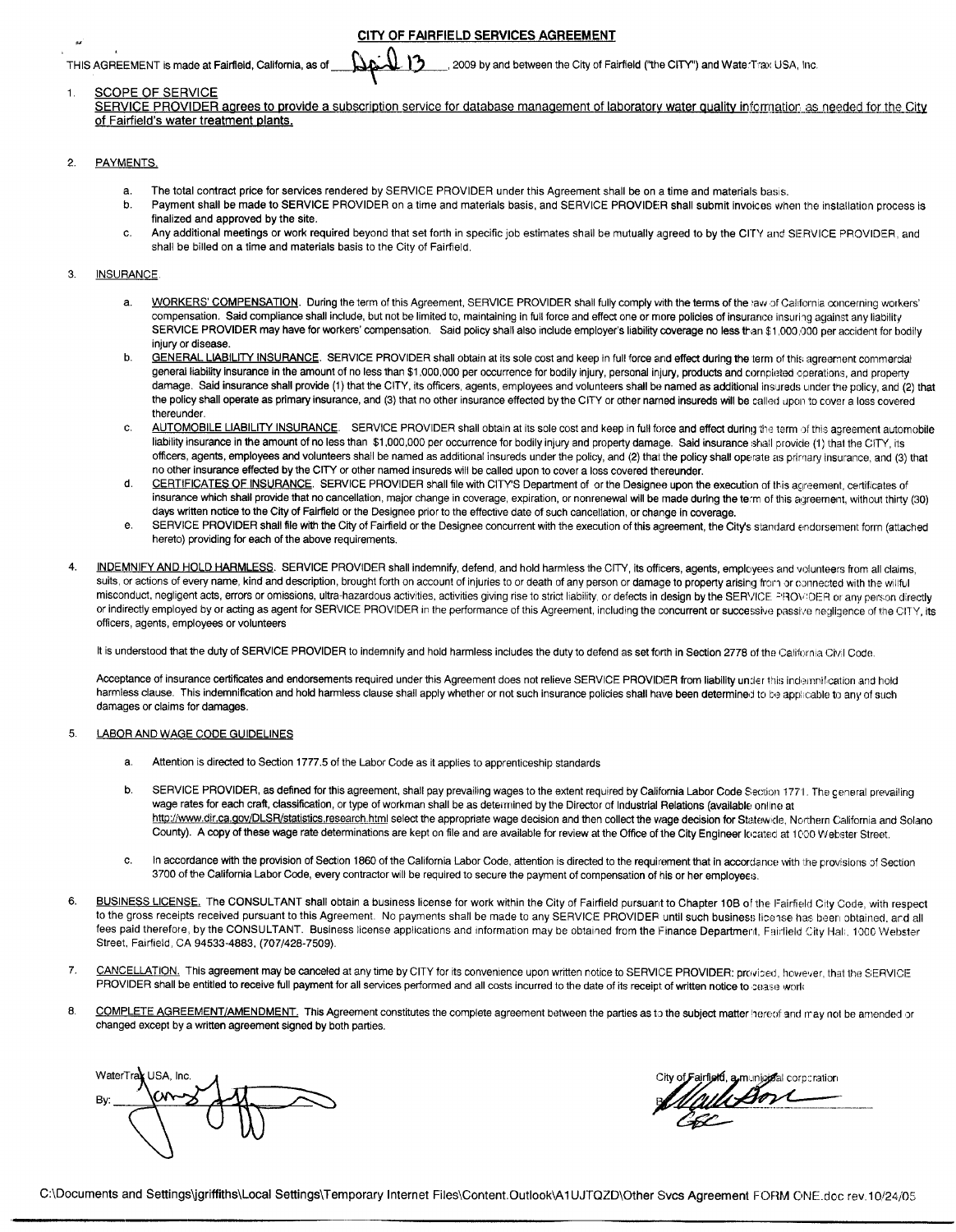# MEMORANDUM April 3, 2009

TO: Gene Cortright, Director of Public Works

FROM: Rick Wood, Assistant Director of Public Works

- RE: Establish "Service Contract" Purchase Order Account for WaterTrax USA, Inc. with Certificates of Liability and Endorsements on file.
- ACTION: Please review and initial each attached one-page contract, then forward to Wade Brown for signing.

The City's Purchasing Officer created <sup>a</sup> series of open P.O. "Service Contract" accounts such that <sup>a</sup> streamlined binding contract, certificates of liability, and endorsements are on file for each vendor. The limit for purchasing goods and services<br>could be set at the maximum "not to exceed current unit cost," which, at this time, is<br>\$22,441.00. These purchases of goods and services could be set at the maximum "not to exceed current unit cost," which, at this time, is<br>\$22,441.00. These purchases of goods and services could be approved without City

PP855 2

The attached one -page contract will institute a "Service Contract" account with WaterTrax USA, Inc. WaterTrax USA, Inc provides <sup>a</sup> subscription service for database management of laboratory water quality information.

Attachments: / Executed Agreements  $4/3/09$  $\lambda$ i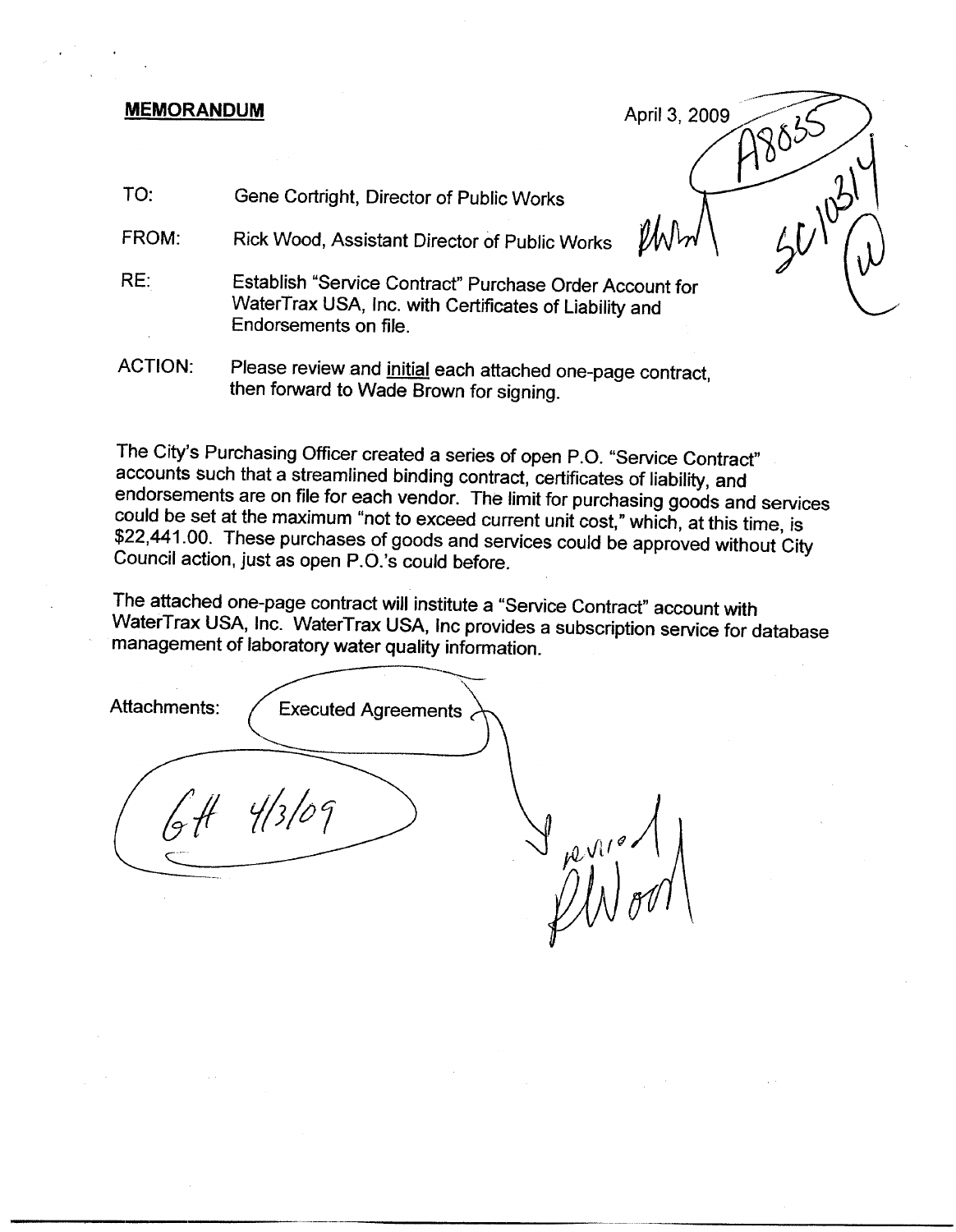| irith                                                                                              | <b>CITY OF FAIRFIELD</b><br><b>Business License Office</b><br>1000 Webster Street, Fairfield, CA 94533-4883<br>Phone (707) 428-7509 · Fax (707) 428-7597<br><b>BUSINESS LICENSE APPLICATION</b><br>Please type or print, sign and return with payment. All sections must be completed.<br>APPLICANT MUST NOTIFY THIS OFFICE IN WRITING OF ANY CHANGES IN FACTS ON THIS APPLICATION |                                                              | <b>Application Type:</b><br>o.<br><b>Address Change</b><br>ם<br>Owner Change<br>ο<br><b>New Business</b><br>o.<br><b>Business Name Change</b><br>o<br><b>HOME OCCUPATION</b><br>C Out-Of-City Contractor<br>Copy of current contractor's<br>license (pocket card) is required. |
|----------------------------------------------------------------------------------------------------|------------------------------------------------------------------------------------------------------------------------------------------------------------------------------------------------------------------------------------------------------------------------------------------------------------------------------------------------------------------------------------|--------------------------------------------------------------|--------------------------------------------------------------------------------------------------------------------------------------------------------------------------------------------------------------------------------------------------------------------------------|
| <b>Business Name (DBA)</b><br><b>Corporate Name</b><br>(i) applicable)<br><b>Business Location</b> | Watertrax<br>USA<br>$\overline{\mathsf{mc}}$ .<br>$1420$ $5$ <sup>th</sup> Ave ful 2200 Scatt Le, LA                                                                                                                                                                                                                                                                               | Start Date in Fairfield<br>Number of Employees<br>Resale No. | 05/2712005                                                                                                                                                                                                                                                                     |
| <b>Mailing Address</b><br>City/State/Zip                                                           | 420<br>Ave.<br><u>Fuite</u> 2200<br>WA<br>9 Pi Ol                                                                                                                                                                                                                                                                                                                                  | State ID No.<br><b>Health Permit</b>                         | Federal ID No. 75 305 3215                                                                                                                                                                                                                                                     |
| Bus. Phone No.                                                                                     | $630 - 3700$<br>Fax No. 609-630-3720<br>Email Address bills @ welson we can<br>Website <i>WWW.WC+UN UA SCA</i> Expire Date                                                                                                                                                                                                                                                         | State Lic. No.<br>State Lic. Type                            |                                                                                                                                                                                                                                                                                |
| <b>Description of Business</b>                                                                     | Waler<br>anka i<br>data management<br>OWNER(S), PARTNER(S), OR CORPORATE OFFICER(S) INFORMATION                                                                                                                                                                                                                                                                                    | 2019 P                                                       |                                                                                                                                                                                                                                                                                |
| Ownership:<br><b>Name</b><br>Home Address<br>(Cannot be P.O. Box)                                  | Q Sole Proprietor Q Partnership Q Limited Liability @ Corporation Q Other:<br>IGM CS<br>mrower                                                                                                                                                                                                                                                                                     | <b>Title</b><br>Driver Lic. No.                              | ecreta<br>77.84                                                                                                                                                                                                                                                                |
| Home Phone No.<br>Name                                                                             | Celi No. 604-816-6616                                                                                                                                                                                                                                                                                                                                                              | Soc. Sec. No.<br><b>Date of Birth</b><br>Title               |                                                                                                                                                                                                                                                                                |
| <b>Home Address</b><br>(Cannot be P.O. Box)<br>Home Phone No.                                      | Cell No.                                                                                                                                                                                                                                                                                                                                                                           | Driver Lic. No.<br>Soc. Sec. No.<br>Date of Birth            |                                                                                                                                                                                                                                                                                |
| <b>EMERGENCY CONTACT INFORMATION</b><br><b>Contact Name</b><br><b>Address</b>                      | ilanes<br>3œ<br>1201<br>سماه مماس                                                                                                                                                                                                                                                                                                                                                  | Phone No.<br>Cell No.                                        | $604 - 630 - 3700$                                                                                                                                                                                                                                                             |
|                                                                                                    | ∮ – a 11 milionale apresa na Paragona (no marca de 1990), español e a la francesa de 1990 e 1990 e 1990 e 1990<br>PLEASE COMPLETE THE FOLLOWING AND SIGN BELOW<br>(to compute total license tax due; see reverse side)<br>A. Total year Gross Receipts and a realizer and the co<br>أفلعفينا والمتارية                                                                             | <b>BUSINESS</b><br><b>LICENSE</b>                            | DEPT APPROVALS . FOR OFFICE USE ONLY<br>Business License No.                                                                                                                                                                                                                   |
| is.<br>650<br>В.                                                                                   | Tax Due<br>20.00<br>If Business is within DID Area<br><b>DID Fee</b><br>결혼 수 없는 것이 아니?                                                                                                                                                                                                                                                                                             | <b>FIRE</b>                                                  | NAIC/SIC Code                                                                                                                                                                                                                                                                  |
|                                                                                                    | C. Prior Year Amended Tax. Prior Limit Tax Due,                                                                                                                                                                                                                                                                                                                                    | <b>BUILDING</b>                                              | Classification                                                                                                                                                                                                                                                                 |
|                                                                                                    | 20. oo<br>$($ (sum of lines A, B, $A C$ ).<br>dioss Receipts are subject to audit, Underreporting of Gross<br>Receipts will result in penalties of up to 100% of business tax paid.                                                                                                                                                                                                |                                                              | <b>DID Classification</b>                                                                                                                                                                                                                                                      |
| are true and complete.<br>/ lud                                                                    | I deciare under penalty of perjury that the answers of the above<br>questions have been examined by me and to the best of my knowledge                                                                                                                                                                                                                                             | <b>ZONING</b>                                                | Amount Paid                                                                                                                                                                                                                                                                    |
|                                                                                                    | Signature of Owner or Representative<br>TING <u>Sr. Accountant</u> Date March 24,2008                                                                                                                                                                                                                                                                                              | <b>HEALTH</b><br>(if applicable)                             | Receipt # ________________<br><b>Q</b> Cash                                                                                                                                                                                                                                    |
|                                                                                                    | Thank you for doing business in the City of Fairfield                                                                                                                                                                                                                                                                                                                              |                                                              | C Check No.                                                                                                                                                                                                                                                                    |

 $\sim$ 

 $\ddot{\phantom{0}}$ 

 $\frac{1}{2}$ 

 $\ddot{\phantom{a}}$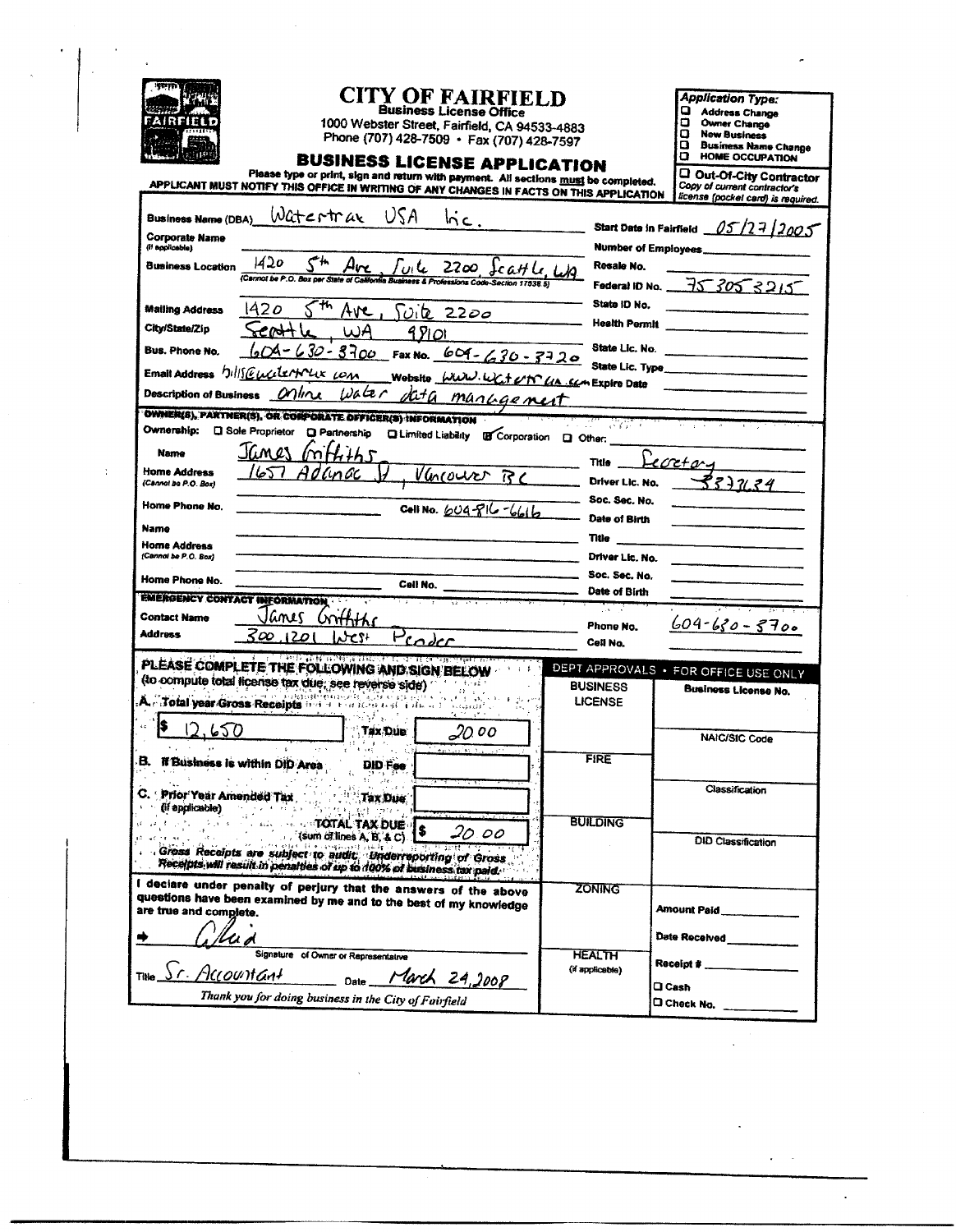New:<br>Renewal: X

# INSURANCE CHECKLIST

| CONTRACTOR:            | <br>ا <u>ذ</u><br>VaterTrax USA Inc. | DATE OF CONTRACT:                                | PO 18786<br>#<br>Q<br>Q                                  |
|------------------------|--------------------------------------|--------------------------------------------------|----------------------------------------------------------|
|                        | DEPARTMENT: NBR Water Treatment      | Plant - Public Works                             | STAFF PERSON & TELEPHONE NO: Marna Rollins 428-7680 x121 |
| DESCRIBEPROJECT/ WORK: |                                      | mnual subscription for WaterTrax Utility Service |                                                          |

 $\frac{1}{2}$ 

|                               | Waived                            | $\times$                  |                |                            | $\times$                                                          |                           |                      |
|-------------------------------|-----------------------------------|---------------------------|----------------|----------------------------|-------------------------------------------------------------------|---------------------------|----------------------|
| Endorsement Form              | Other                             |                           |                |                            |                                                                   |                           | <b>RECEIVED</b>      |
|                               | City                              |                           |                |                            |                                                                   |                           | APR 21 2009          |
|                               | Per Occurrence Insurance<br>Limit | \$1,000,000               |                |                            | "not licensed"                                                    |                           |                      |
| Expiration<br>Date            |                                   | 03/01/10                  |                |                            | Current                                                           |                           | 2/22/05              |
| Policy Number                 |                                   | 7130656                   |                |                            | <b>Unified Business</b><br>602 189 824<br>Indentifier:            |                           | DATE:                |
| Insurance Company<br>Name and | AM Best Rating                    | GCAN Insurance<br>Company |                |                            | Department of Labor &<br>Industries; Ind Ins Div<br>$\frac{1}{2}$ | ţ,                        | Madegement Signature |
| Type of<br>Insurance          |                                   | General<br>Liability      | Auto Liability | <b>Excess</b><br>Liability | Compensation<br>Workers'                                          | Professional<br>Liability |                      |
|                               | $\hat{\mathcal{Z}}$               |                           |                |                            |                                                                   |                           |                      |
| Required?                     | Yes                               | $\times$                  |                |                            | $\times$                                                          |                           | APPROVED:            |

**HUMAN RESOURCES**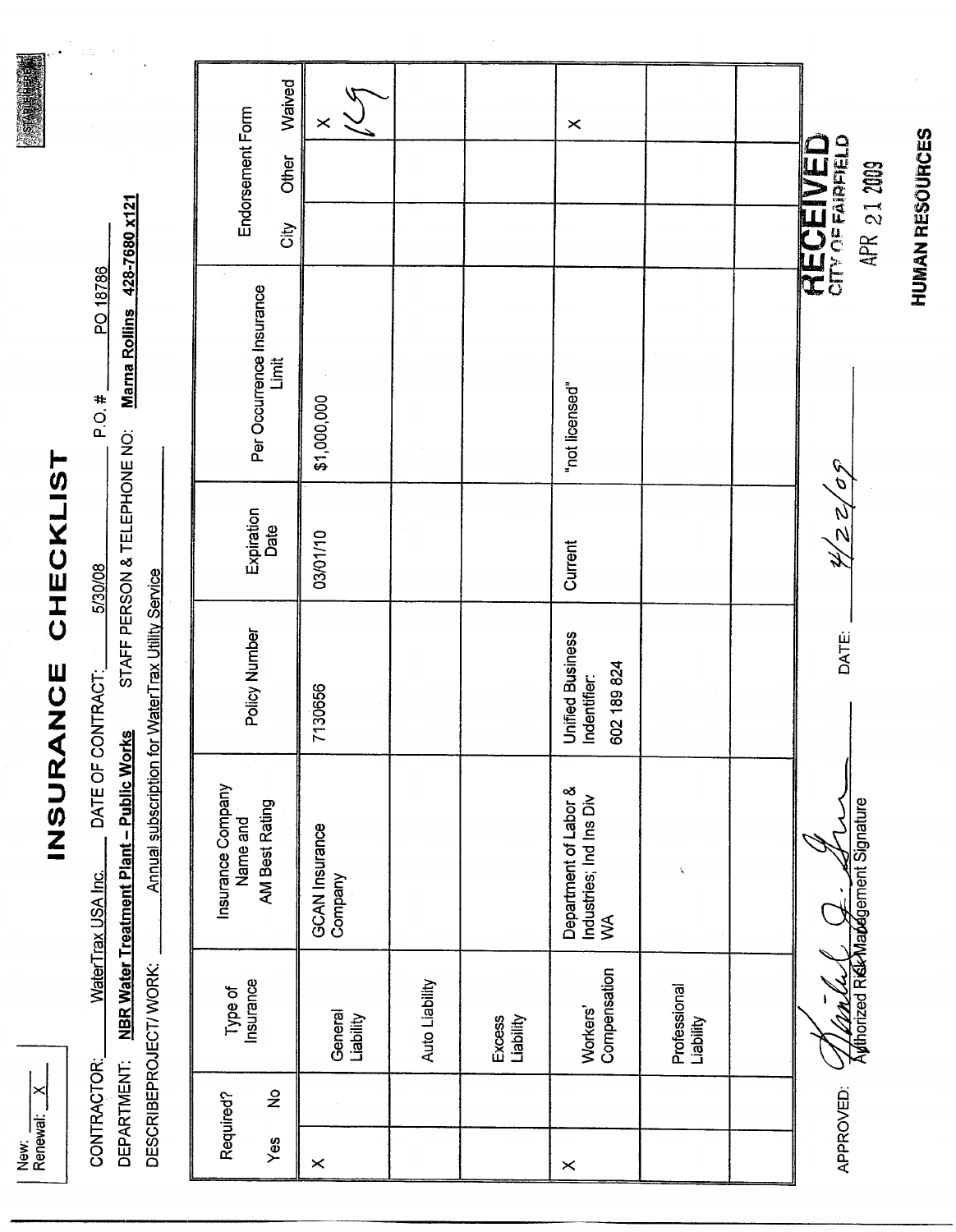Center

鱜

**LBEST Preallon** 

**A** BEST Rating Center Industry Research Industry Regional Country Risk Best's Ratings Ins-Linked Securities Contact an Analyst <sup>1</sup>



**Best's Ratings**<br>Business Value &<br>Jonsumer Confidence



business overview and key financial data.<br>Report Revision Date: 01/21/2009 (represents the latest significant change). Report Revision Date: 01/21/2009 (represents the latest significant change).<br>
Historical Reports are available in <u>AMB Credit Report - Insurance Professional (Unabridged) Archive.</u><br>
Best's Ratings variable in AMB Credit Re Best's Ratings<br>Best's Rating Guide Presentation Report - Insurance Professional (Unabridged) Archive.<br>Business Value & Best's Key Rating Guide Presentation Report - includes Best's Financial Strength Rating and financial d

pg Data Status: 2007 Financial Data (Quality Cross Checked).

## Financial and Analytical Products

Best's Key Rating Guide - P/C, US & Canada Best's Statement File - Global Best's Insurance Reports - P/C, US & Canada Best's Insurance Reports - Non-US Best's Statement File - P/C, Canada Best's Key Rating Guide - Canada Best's Corporate Changes and Retirements - P/C, US/CN

> Customer Service <sup>1</sup> Product Support <sup>I</sup> Member Center <sup>I</sup> Contact Info <sup>I</sup> Careers About A.M. Best | Site Map | Privacy Policy | Security | Terms of Use | Legal & Licensing

Copyright <sup>2009</sup> A.M. Best Company, Inc. All rights reserved. A.M. Best Worldwide Headquarters, Ambest Road, Oldwick, New Jersey, 08858, U.S.A.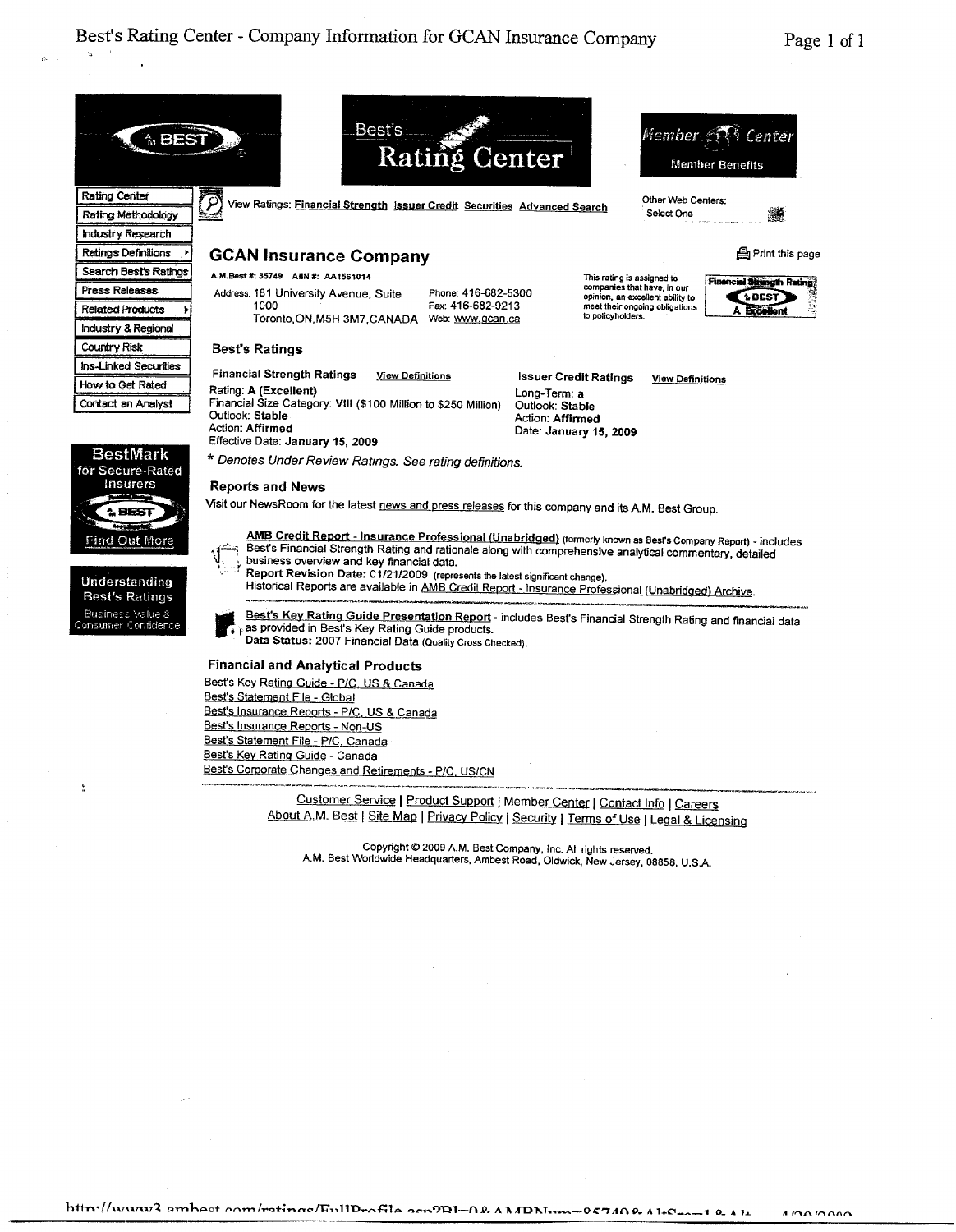# Verify Workers' Comp Premium Status: Account Information

## Did you know...

...that under Washington State law\*, you may be liable for the unpaid workers' compensation<br>(industrial Insurance) premiums of any business you hire or contract with? (\*See RCW 51.12.070). I<br>the construction industry, you ...that under Washington State law\*, you may be liable for the unpaid workers' compensation<br>(industrial Insurance) premiums of any business you hire or contract with? (\*See <u>RCW 51.12.070)</u>. In<br>the construction industry, y we construction maustry, you can<br>performing all 6 steps listed on the you may be liable for the unpaid workers' compensation<br>y business you hire or contract with? (\*See <u>RCW 51.12.070)</u>.<br>avoid liability for your subcontractor's unpaid premiums by<br>previous menu page, which includes printing a liability certificate for your records.

L&I will track a contractor for you and tell you if their status changes.<br>If this is a contractor whose premiums and license are current, a "Submit Contractor Tracking<br>Request" link will appear in the certificate below. Cl electrical contractor license is suspended or revoked within one year of the start-date on your<br>tracking request, L&I will send you a notification letter.

|                                                        | Department of Labor and Industries                                            |
|--------------------------------------------------------|-------------------------------------------------------------------------------|
|                                                        | <b>Employer Liability Certificate</b><br>Date: 03/21/2007                     |
| UBI #:                                                 | 602 189 824 -- Check for active Department of Revenue tax<br>account          |
| Legal Business Name:                                   | WATERTRAX USA INC                                                             |
| Account #:                                             | 102,611-00                                                                    |
| 'Doing Business As' Name:                              | WATERTRAX USA INC                                                             |
| Estimated Workers Reported:<br>(See Description Below) | Quarter 4 of Year 2006 "0" Workers                                            |
| Workers' Comp Premium Status:                          | Account is current. Firm has voluntarily reported and paid<br>their premiums. |
| Licensed Contractor?                                   | No                                                                            |
| Risk Classification:                                   | Get risk classification information.                                          |
| Experience Factor:                                     | Get experience factor history.                                                |
| Account Representative:                                | T1 / HAN CHUNG (360)902-5612 - Email:<br>CHUK235@lni.wa.gov                   |

What does "Estimated Workers Reported" mean?<br>Estimated workers reported represents the number of full time position requiring at least 480 hours Estimated workers reported represents the number of full time position requiring at least 480 hours<br>of work per calendar quarter. A single 480 hour position may be filled by one person, or several part<br>time workers.

Industrial Insurance Information<br>Employers report and pay premiums each quarter based on hours of employee work already Employers report and pay premiums each quarter based on hours of employee work already<br>performed, and are liable for premiums found later to be due. Industrial insurance accounts have no<br>policy periods, cancellation dates Estimated workers reported represents the number of full time position requiring at least 480 hours<br>frow the profession of the state A83 hour position may be filled by one person, or several part<br>ime workers.<br>multipliograp



About L&I | Find a job at L&I | Información er<br>8267

CDC.<br>© Washington State Dept. of Labor and Industries. Use of this site is subject to the laws of the state of Washington. Access Agreement | Privacy and security statement | Intended use/external content policy | Staff only link<br>Vi